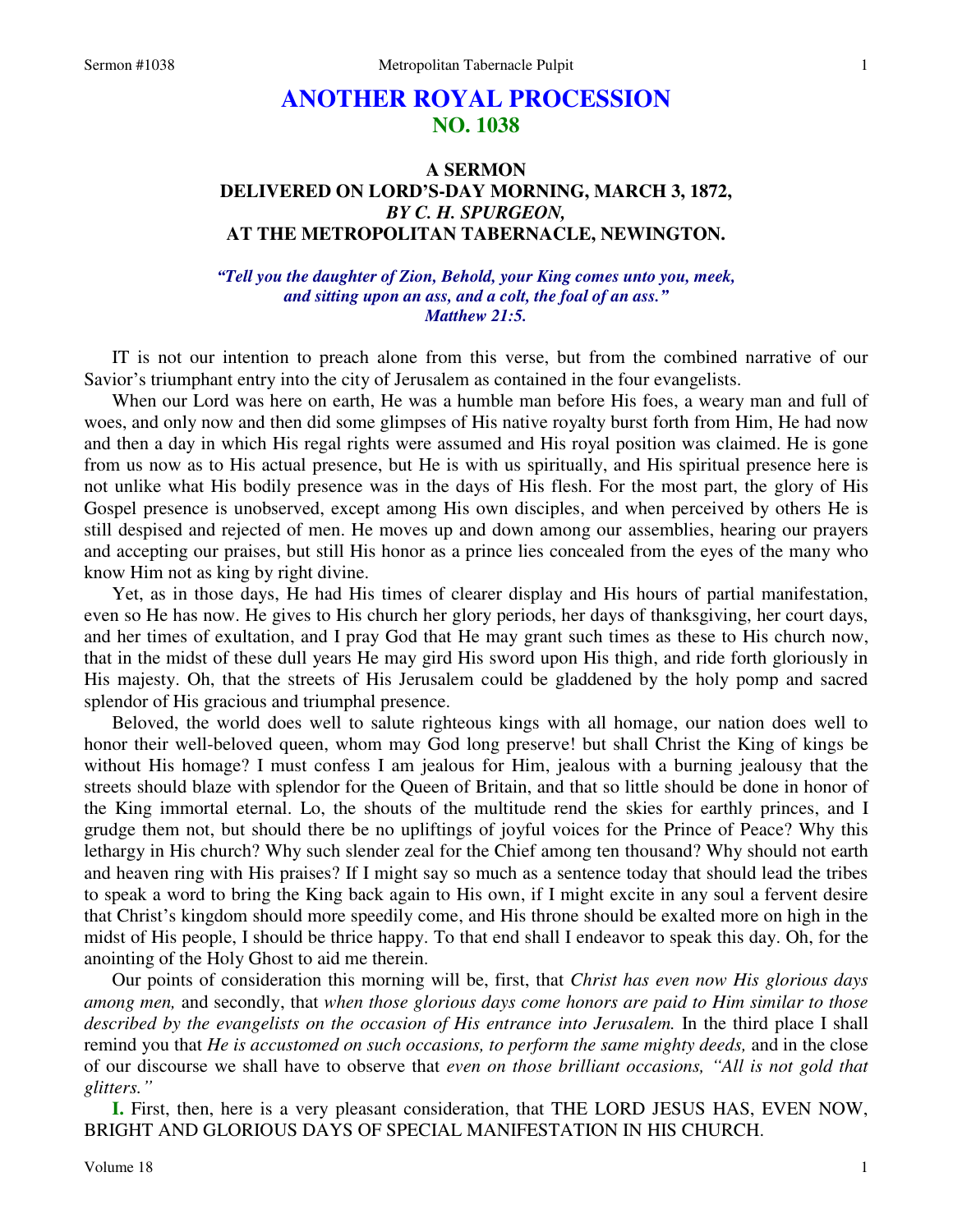He has ridden into His Jerusalem again and again in the history of the Gospel. We call these times revivals, and in yet more Scriptural language they are known as "times of refreshing from the presence of the Lord." They usually occur—(and I shall try to follow the narrative in all the remarks I make), they usually occur *after the Lord has visited His beloved and quickened them.* He came into Jerusalem after He had raised Lazarus from the dead. His omnipotent voice had said, "Lazarus, come forth!" and Lazarus came forth, and the grave clothes were loosed from him, then and for that cause did the people come to meet our Lord with palm branches. First does the Lord speak to His church and He says to her, "Come forth out of the grave of your sloth and your indifference." He says, "Loose her, take away the bands of her sloth and her conventionalism, and set her free," and then when He has restored among His church a people whom He loves, and granted to them renewed vigor of spiritual life in the power of His resurrection, then it is that the sign of the glory of the Son of Man is revealed.

I despair, beloved, of any revival being of the slightest value which does not begin with the church of God. It can never originate outside and work into the interior, this is not the rule of spiritual life, it must commence with the spiritual in the midst of the church, it must next quicken the mass of the discipleship, and then it shall spread to those who are without, and in ever widening circles its power shall be felt. But, revival must begin at home. Hear you this you professors, and take heed lest you hinder Christ of His glory. Hear this you who profess to be members of His church, and beware lest you be like the damp wood which will not kindle, and therefore no fire burns among the sons of men.

Oh, let not the Well-beloved find His worst hindrances in His own household, let not the glory of Christ be obscured most by those who stand nearest to Him, and ought therefore to be most jealous for His holy name. Yet so I fear full often it is, the children Ephraim being armed and carrying bows turn back in the day of battle, and so Israel's God is dishonored. Lazarus must arise, our death must be shaken off, and then shall the Lord Jesus greatly triumph.

The Lord was pleased to ride in state *when His disciples were obedient to Him.* Note well their implicit obedience, for it is a sure prophecy of glorious displays in the church. He said to two of His disciples, "Go," and they went, and others of them having His commission performed their errands without hesitation. Alas! I fear the disobedience of the church often hinders the advance of the Gospel. The disciples do not at this day, as they did then, the things which Jesus commanded them. One of them says, "I will follow Paul, another I will follow Cephas"—would God we laid aside all party leadership, and were only led by the Master Himself!

One says, "This institution is venerable if it be not Scriptural," and another says, "I believe this ritual to be impressive and instructive, even if it be not ordained of God," and so men excuse their willworship. Oh that we could lay all these things aside, and recognize that the law of the house is the law which the Master makes, and not the law which the servant may invent. It is time that we laid our perverse likes and our dislikes, our whims and our fancies, our opinions and even our more sober judgments, at the foot of Him who is the only King of Zion, for be assured of this, His sacred majesty will not manifest His glory to disobedient disciples, except it be in a way of terror. Take heed, then, O you who stand in His courts by your profession, and are His servants in name, that you labor to do His will on earth as it is done in heaven, cheerfully, speedily, exactly, and with reverence to His every word, for otherwise He will veil His glory, and do but few mighty works among you.

Another indication of our Lord giving us glory days will be found in *the prompt and cheerful sacrifice which His disciples will make.* On the day of His entrance into Jerusalem, the owner of the ass and its colt cheerfully surrendered them when he heard that the Lord had need of them, the disciples who brought the ass did not spare their own contributions, for they took their garments and piled them on the ass, and others would not be debarred from their share of homage, for they spread their garments in the way, counting it their greatest honor to be bare-backed for Christ. All hands contributed, for all hearts were warm. The willing offerings of the people carpeted the road for the Son of David when He went through the metropolis to His cathedral. None appeared before Him empty, there was no withholding on that day. A generous spirit had seized upon all His followers.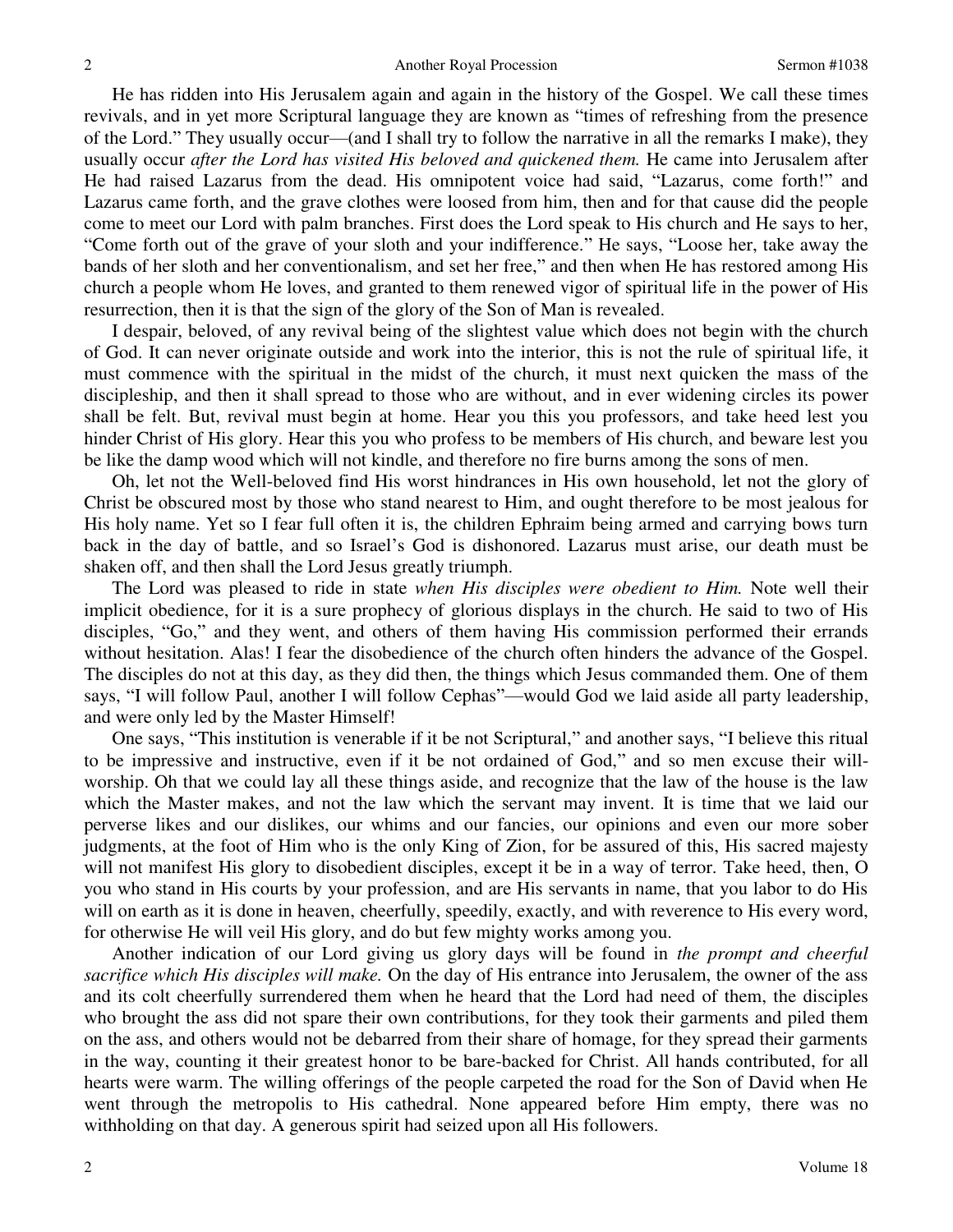## Sermon #1038 Another Royal Procession

And mark this word, for there is more of the solemn truth in it than some will think, Christ Jesus has often taken away the power of His Spirit from the church because of the covetousness of many professors, who have grudged the cause of God what they ought spontaneously and cheerfully to have

offered. They have said of sacrifice to the Lord, "What a weariness it is!" They have robbed God in tithes and in offerings. They have counted the free-will offering to be a tax, when they ought to have considered it to be an honor and a privilege to be allowed to give to the Lord's cause. God has been insulted by miserly gifts and penurious contributions.

What they would have been ashamed to offer to the lowest among princes they have presented to the Lord. How often have I blushed as I have heard in prayer that text, "Prove me now herewith, says the Lord of hosts, if I will not open you the windows of heaven, and pour you out a blessing, that there shall not be room enough to receive it." "Why have you blushed?" say you. Because seldom or never do I hear that text quoted correctly, its point is dexterously turned aside. What is the proof which the Lord puts before His people in that text? How does He say, "Prove me now?" By your prayers? No. By your good works? No. But the text is, "Bring you all the tithes into the storehouse, that there may be meat in my house, and prove me now herewith, says the Lord of hosts," and so on. That is the peculiar test to which God brings His people, and in that test, alas, how many fail therein.

They buy Him no sweet cane with money, neither is He filled with their sacrifices. They will give their words in plenty, their lip homage in floods, but if it comes to their substance they will have none of it. How few Christians have ever read this text and understood it, "Sell what you have and give alms." Their almsgiving has never come to that, they have given but the cheese parings and the candle ends to Christ, they never knew they had given them, they made no sacrifice to do so. Many do not give to Jesus so much in a year as it costs to clean their shoes. Christ's cause costs them not half the hire of the most menial servant in their kitchens. Is not this a crying evil, to be answered for by those who are guilty of it? How can we expect the kingdom to come and the cause of Christ to grow while in these days of unreal profession Christ's followers deny Him His due, and straiten the exchequer of His church. If no garments strew the road, and no man gives up his colt, how shall the prince celebrate a triumph?

But we must pass on from that, those three things are, however, very significant signs of Christ's glory days, a quickened people, an obedient discipleship, and a general self-sacrifice. Let us see these, and we shall be sure that one of Christ's glory days has come.

Furthermore, the glory of Christ is seen *when Jesus Christ is publicly proclaimed as King.*  Evermore, beyond doubt, we acknowledge Christ to be King in the church; I hope all believers are sound upon that point, but in what holes and corners does the church whisper out the truth, which He has told us in the closet, Years ago, many of the churches were quite content to hide their light under any bushel, meeting in the queerest courts, and lanes, and alleys, where nobody but an angel and themselves could ever find them. This contentment with obscurity is contrary to the genius of the Gospel, let moles and bats seek out the hidden places and dwell therein, the children of light are not ashamed, but make it their glory that these things are not done in a corner.

It is a grand day for the kingdom of Christ when the King is proclaimed in the streets, when the great trumpet is sounded, when the disciples stand in the highways, and the voice of wisdom is lifted up in the chief places of concourse, at the going in of the gates. Then are things well ordered when Zion lifts up her voice, yea, lifts it up with strength, and says unto the cities of Judah, "Behold your God." Our commission as preachers is to every creature, and therefore, the more public the teaching of the Gospel the better.

Truly, there was grace in the earth when in popish times God was loved by men in quiet, and when Christ was worshipped by little knots in secret, but that was a grander day when Luther stood out in the open air and said that Christ was King, and salvation was by His blood. Then, when all over Europe the crowds began to gather in the fields, or beneath the Gospel oak, or in the public squares, to listen to the men who not in a corner, nor with bated breath, but aloud and boldly, before them all declared that antichrist must come to an end, and that the Lord Jesus Christ must be exalted, and faith in Him must be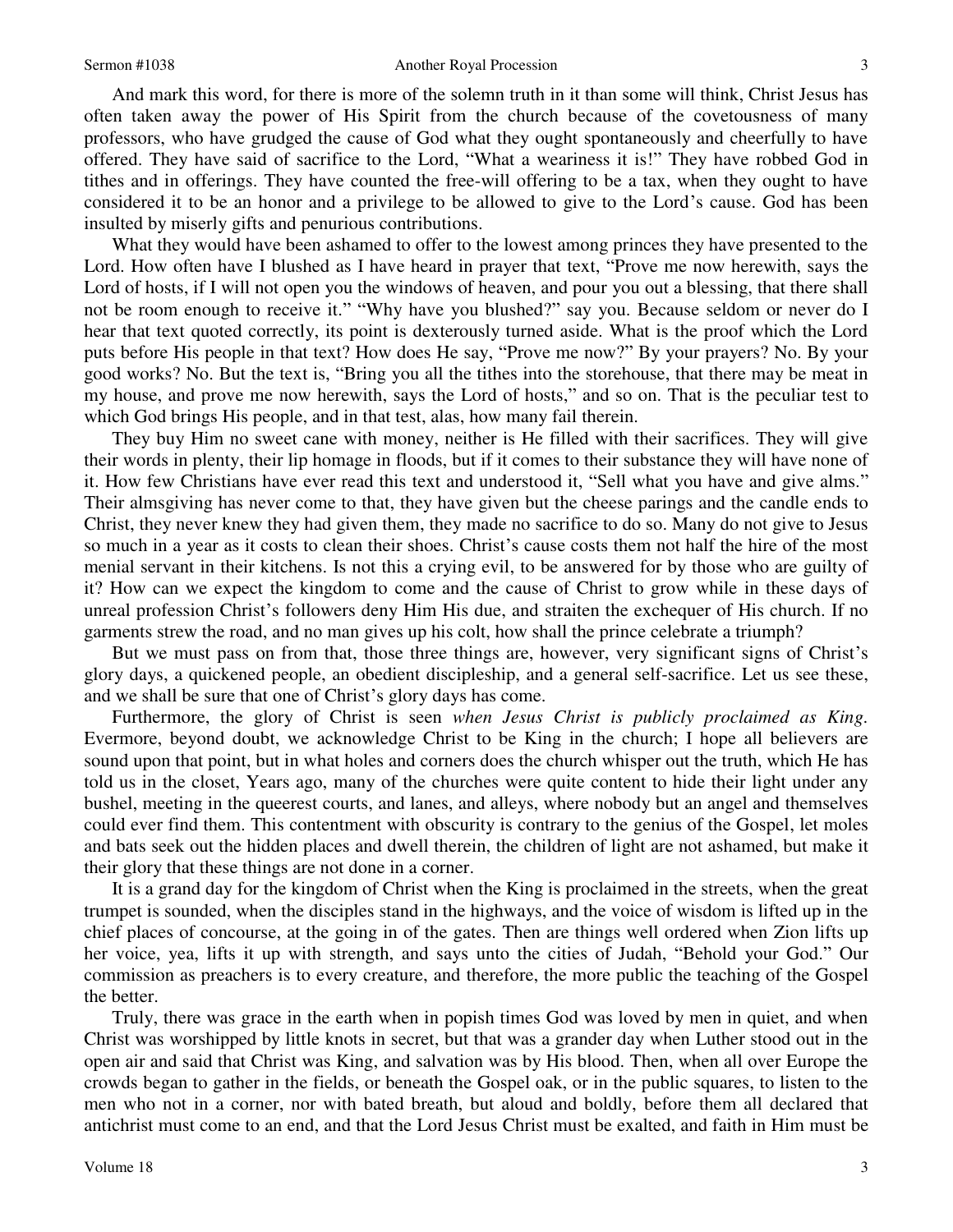declared to be the salvation of the sons of men, oh, it was then that Christ and His church beheld a glorious day. Blessed be God for the Reformation, but we must not rest in faded laurels, we need new victories. We desire the blessings of the Gospel to be extended, and we ought to pray that the Gospel may have free course and be glorified, that every street may ring with its charming music, that every alley and court may brighten with salvation, ay, and that not a house in London may he left without knowing that "Jesus Christ is Lord, to the glory of God the Father." It is a notable day when in the great gatherings of the people the Lord Jesus is declared to be the Lord of all.

On such days, one part of the glory consists in *many going forth to meet Christ.* I wish I might live to see the facts of the Gospel narrative fulfilled spiritually before our eyes. The people in Jerusalem took branches of palm trees and went forth to meet Jesus, glad that He was coming into the city, willing to swell the pomp of His entrance, and even thus God moves often on bright days upon the mass of the people, making them willing to receive the Gospel.

There are times when the preacher feels that he is sowing on stony ground, but on other days when God's Spirit is abroad, the soil seems broken up, friable, ready to receive the grain, and the seed suddenly springs up, and a speedy harvest is produced. Pray, my brethren, that God would move our fellow countrymen to go forth to meet King Jesus. Pray that there may come a great wave of religious thought over the minds of the people. God can cause it, He has the keys of human hearts, and can secretly guide them according to His will. Pray that there may be a great religious movement among the people, for then we may look for one of the days of the Son of Man, as the days of heaven upon earth.

Then, too, as another sign, we shall see *enthusiasm prevailing on all sides.* When Christ rode through Jerusalem, it was not possible for men to be cold at the sight of His majesty. Those who hated burned with malignity, but those who loved Him were full of flaming affection towards Him. It is one specialty of Christ's character that men can scarcely be indifferent in His presence, he that is not with Him is against Him. What enthusiasm there was in the crowd that day when the city rang again. The children climbed the trees and threw down the branches, their parents waved them in triumph and then cast them in the roadway that the Savior might ride over them. The shouts were loud and long, the day was full of gladness to the many. Ah, and it is a mark of Christ's presence when the church becomes enthusiastic.

We sometimes hear complaints about revivals being too exciting, perhaps the censure is deserved, but I would like to see a little of the fault. This age does not generally sin in the direction of being too excited concerning divine things. We have erred so long on the other side that, perhaps, a little excess in the direction of fervor might not be the worst of all calamities, at any rate, I would not fear to try it. Doubtless our Lord's presence, like the rising of the sun scatters heat as well as light on all sides. Oh, to be scorched by that sun, to be parched with that heat. Blessed would they be who should be guilty of too great a love for Him, convicted of too consuming a zeal for His glory. I would gladly die of that heavenly malady.

On that triumphal day, beloved brethren, where there was no enthusiasm, *there was inquiry,* for all the city was moved, saying, "Who is this?" When our Lord grants revivals to His church, the congregations and the multitude outside begin to ask, "Wherefore this stir? what means all this? who is this Christ, and what is His salvation?" This spirit of inquiry is eminently desirable. It is just now a matter to be sought for by importunate prayer. Would God that all this vast metropolis were stirred by the inquiry, "Who is this?" and that everywhere men said, "What is this Gospel about which so much noise is made?" May the Lord in His mercy move men's hearts as the trees of the wood are shaken with the wind. This is that shaking which the prophet saw in the valley of vision when bone came together to its bone, before the breath of the Spirit made the slain to live. Be instant day and night O you chosen men of God, and pray that like Nineveh in the days of Jonah this whole city may be moved by the preaching of the Word.

The strange thing about the matter was that when Jesus entered Jerusalem, *all His enemies were quiet.* He rode publicly through the streets where Herod and Pilate held their courts, yet they did not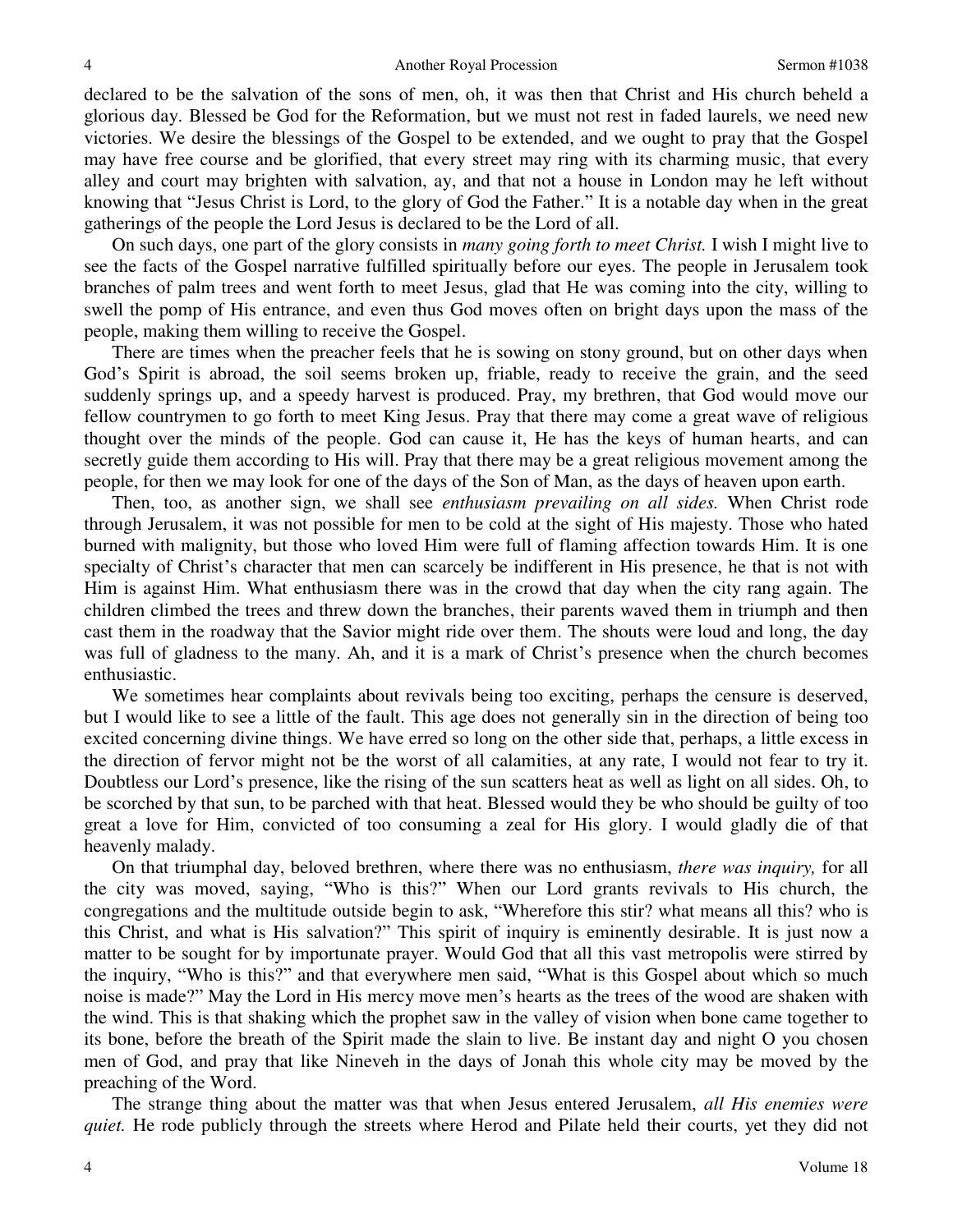attempt to molest Him. The Romans were very jealous of their authority, they were always prompt to seize upon any person who pretended to be a king, and yet not a solitary praetorian guard laid his rough hand upon the King of the Jews, neither did Herod's men of war appear upon the scene. It does not appear that any information was carried to headquarters concerning this singular procession, neither was it laid to the Lord's charge by His enemies on His trial.

As for the scribes and Pharisees, they did no more than bark a little, but bite they could not, for they feared the people. That day every foeman cowered down before the Lord, like dogs when a lion roars. When He entered the temple He was unattended by armed followers, He took with Him no sword, but simply a scourge made of small cords, and yet with that slight weapon He chased out the buyers and sellers, overturning their tables, and overthrowing the seats of them that sold doves, and yet it does not appear that any resistance was made to Him, He was Lord of the hour. Against Him dared not a dog move his tongue, in the presence of the King of Zion the enemy was as still as a stone till He and His people had passed through the city, and the day of the royal pomp was over.

In like manner it is remarkable that in times when the Lord is blessing His church, He restrains the wrath of His enemies or causes it to praise Him. He has power to make the proudest humble themselves, and the most stout-hearted bow their necks, and He uses that power to the glory of His name.

While I am thus describing what the glorious days of Christ are when they dawn upon us, surely you, my dear fellow members, are all pleading with God and earnestly praying, "O King of grace, grant us one of these royal days in this church," and you, the members of other churches, are crying, "Would God that Jesus would come to our town in that fashion, and that He would rule in our church, after that manner." Let us pray for it unanimously and continually, and let us be of good cheer, for Jesus loves His church and He will give her what her heart is set upon. Let us plead with Him for it, and we shall yet see the day in which the many shall cry, "Blessed is He that comes in the name of the Lord."

**II.** But, time would fail us if we lingered here, and therefore we pass to the second head, which is this, that ON THESE GLORY DAYS OF JESUS CHRIST IN HIS CHURCH, LIKE HONORS ARE PAID TO HIM NOW AS THEN.

And first, *He is at this time as loudly praised and as greatly rejoiced in among His people as He was then.* They clapped their hands and called Him, "Blessed," and the whole multitude of His disciples rejoiced with an exceedingly loud voice, and cried, "Hosanna, Hosanna." Oh, beloved, we are dull enough when Christ is away, how can the children of the bride chamber rejoice when the bridegroom is gone from them, but when His Spirit comes with power into our midst, how can we fast? Oh, then our hearts rejoice, and leap along in glee like the long frozen brooks when the soft breath of spring has set them free. Send us but a revival, O God, and Ready-to-halt shall leap upon his crutches, and Muchafraid, and Fearing, and Despondency, shall sing with holy mirth. No joy is like the joy of Christ's presence with His people. Oh, that we might have it! Bickerings soon cease, murmurings come to an end, complaints of one another, and of God's providence are all hushed, the sense that Jesus Christ is with His people drowns every note of sorrow, and every heart is tuned to loudest notes of thankfulness.

O you, my soul, bless the Lord God, and may all that is in me be stirred up, His Holy name to magnify and bless, on that auspicious day, when the power of Jesus Christ is revealed in the city of His choice. It is a gladsome time, a time of singing, a time of shouting, a time of exultation, and of intense delight when we go forth to meet our King Solomon to crown Him anew. I need not say to you, should He favor us with such a delightful period, let us rejoice and be glad in Him, for you would be sure to do it. When the Lord turns again the captivity of Sion, then is our mouth filled with singing and our tongue with laughter.

The point that I shall dwell upon here would be that Christ's peculiar honor lay not only in the joy and rejoicing which flowed around Him, but *in the multitude who felt the contagion of that joy.* It was said by those who saw the pageantry of last week that the great sight of all was the multitude, the thing to look at and to wonder at was the crowd, the dense, far-reaching, eager, surging crowd. And surely, in Christ's glory days the thing which brings Him much honor is the crowd, the multitude, for when He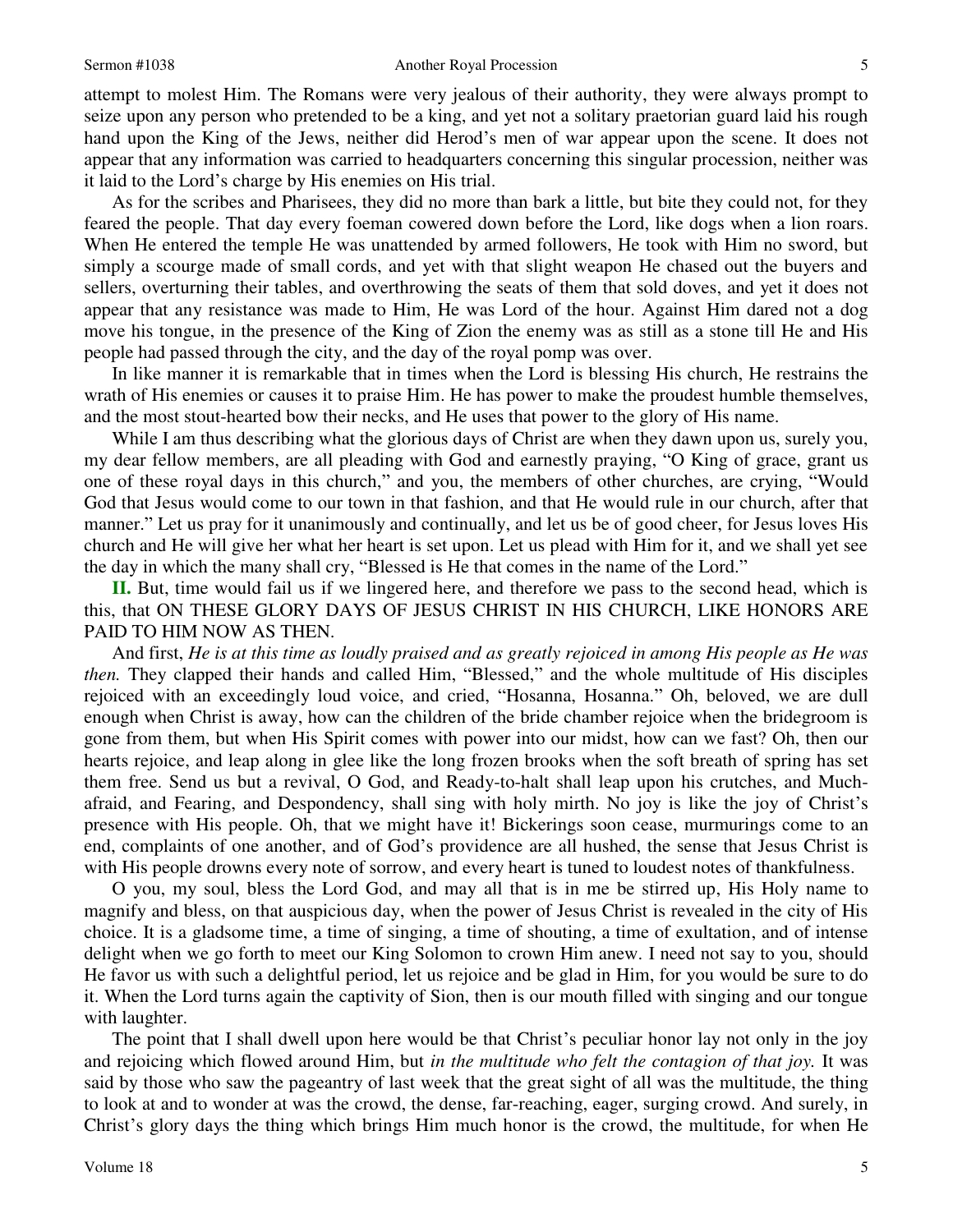makes bare His arm, and His Gospel is preached with power, the multitude are sure to listen to His Gospel, and men say, "Behold the whole world is gone after Him." It may seem strange and unaccountable, but so it is, that the very Gospel which is opposed by men has a strange attraction for their ears, they cannot help hearing it, and though to this day there is an opposition in the human heart to the truth as it is in Jesus, yet it is a remarkable fact that men love to hearken to it. The numerical strength of Christ's church lies still in the multitude, the common people hear Him gladly.

Though it was known that Christ was coming, the princes did not go to meet Him, the priests did not go to meet Him, there were no long files of Jewish nobility to greet their King, but the people went in their thousands, the masses cheered Him. I dare say the Pharisees called them the mob, the rabble, the unwashed. Yes, and let it stand for fact, "This man receives sinners," He is the people's King, the Helper of the poor and needy. The poor of this world have been rich in faith in Him.

In the old days of persecution, and of burning, who were the men that played the man most nobly at the stake? Here and there a bishop and a noble did so, but the rank and file of the heroes were from the poor or the middle class. There was one great man, with an unworthy right hand that recanted, and yet did well at the last, but the poor weavers of Colchester, and the cobblers of Bow, never recanted at all, but gloried in being made a burnt-offering for the truth.

Wherever the Gospel has been mainly upheld by the great ones of the earth it has had little success. Take, for instance, Spain and Italy, the converts of the Reformation there nearly all belonged to the higher ranks, and ere long its doctrines became extinct, but it lived among German peasants and British artisans. The valiant of Israel still come from the loom, the smithy, the plow, and the bench. Wherever the Gospel entrenches itself among the common people, the devil himself cannot destroy it, it is then like a lion in its own forest, and none can drive it forth. The priests and the mighty ones may uphold what cause they will, but if the people are for King Jesus, His advocates have no need to blush. It is this day the glory of Christ that He does save the poor and the needy, and that He is the Prince of the multitude. "I have exalted," says the Lord, "one chosen out of the people."—Jesus is the people's Christ, the people's man. He still has honor out of the mouth of those whom others despise, for He has chosen the base things of the world, and the things that are not to bring to nought the things that are. Here was a part of Christ's glory.

And then, observe that, on that day it was Christ's glory that *He received all sorts of homage from all kinds of people.* As I have already said, he who had a beast that Christ might ride upon cheerfully surrendered it, he who had no beast had at least a garment, and he gave it, and he who was so poorly clad that his best garment when spread in the way might seem rather to insult than to honor the King, gave a branch from the tree. He who could brought a palm, which probably he had to purchase with money, but those who could not buy palm branches, climbed the trees that were common and grew by the highway, and threw the branches down. I suppose these were branches of olives, for they were hard by the Mount of Olives, let the fatness of the earth honor Him! There were also branches of the fig tree, for Bethpage was the house of figs, let the sweetness of the earth honor Him! Doubtless there were branches of the cedars, let the honor and strength of the earth adore Him! There were branches of the myrtle, let all earth's honor and victory glorify Him!

I do not read that Christ rejected so much as one attempt to do Him honor. He rebuked no disciple and silenced no child. Oh, in the day when Christ is glorious all His people try to serve Him, each one brings his portion, the prince brings much, but the peasant brings his share, and the Lord accepts them all. No Christian when the Lord is abroad shirks his duty or forgets to bring his sacrifice, nor does the Lord reject so much as one honest gift of a sincere heart.

And on that day, oh, it was a sweet thing to notice and delightful to remember, it will always be so when Christ is glorious, *the little ones were conspicuous*. Did not the boys in the temple cry, "Hosanna! Hosanna!" and their throats were not hoarse half so soon as their fathers' were. They kept up the mirth of that gladsome day—a joyful holiday was it for them. Even thus where there is true grace working powerfully in a church I always expect to see young converts. Boys and girls will be brought to Christ in

6

6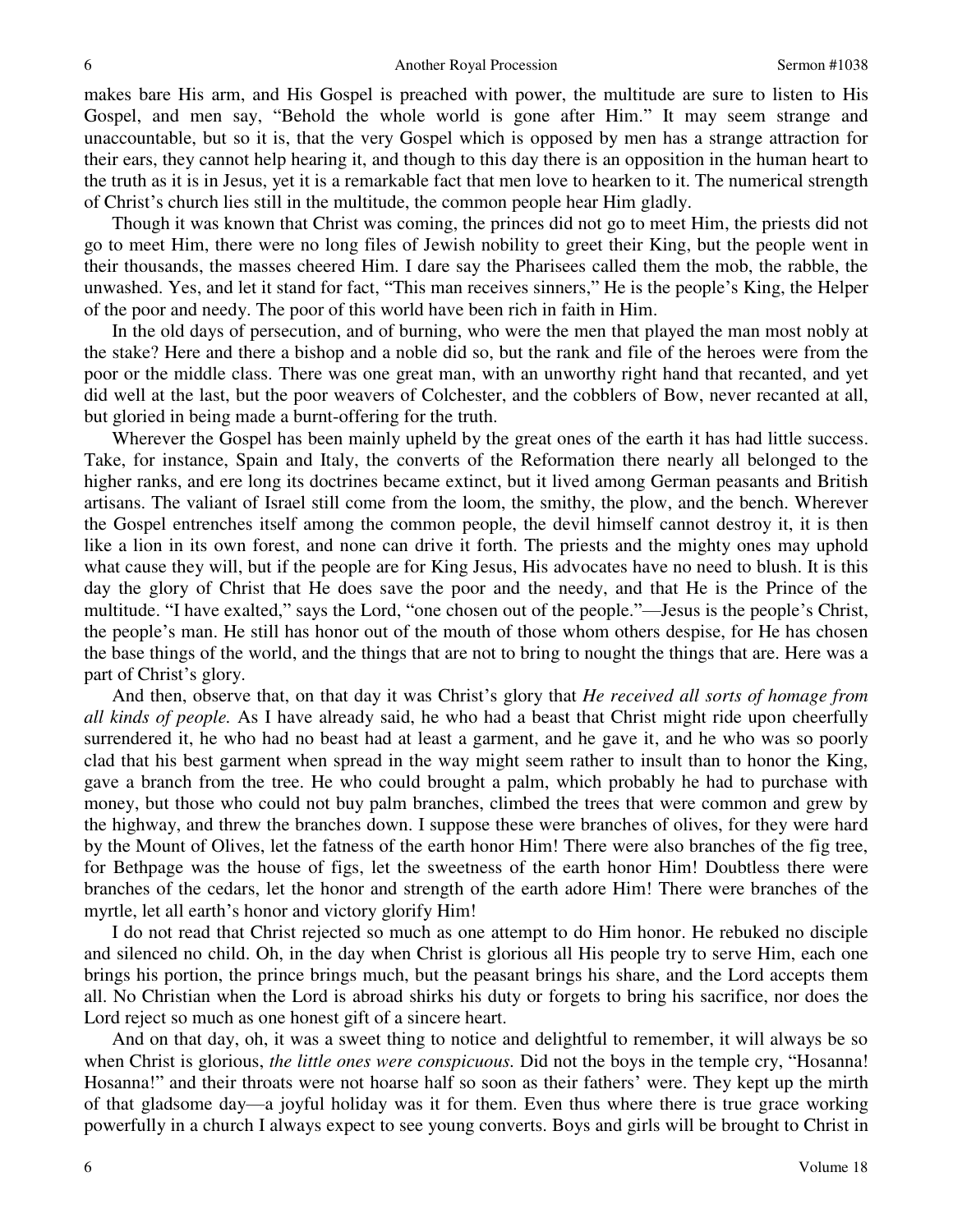any true revival, and where they are not, I think we have good reason to suspect that the movement is not genuine, for had it been the work of the Spirit of God, the little ones would have been suffered to come unto Him as well as those of older growth. Oh, may such honors be heaped on Christ in this Tabernacle! Would God I could hear the little ones say, "Hosanna!" while their fathers and their mothers join the song. The Lord grant that the Sabbath school may send up a noble regiment for the King's army. Oh, that on all sides, you men with wealth, and you men with none, you with great gifts, and you with few, you with much time and leisure, and you with scarcely an hour to call your own, you aged men and you youngsters, would unite in magnifying the Redeemer. Oh, that I could see you all strewing something in the way of Christ to glorify Him in the midst of His church.

**III.** But, I must not dwell there, though the theme is very tempting, but notice that when Christ comes into the church HE EXECUTES THE SAME DEEDS AS HE DID THEN.

What was the first thing He did that we observe? He was seated on the colt, and as He rode along and heard the shouts of the people, I have no doubt that a smile was over His face, and when He saw the little ones in all their ardor, He looked at them with love, but on a sudden, just as He came where He could see Jerusalem, though it was the day of His triumph He stopped, and all around could see that some mighty emotion was swelling His heart to bursting, and at last the tears coursed adown those cheeks, and He burst into this lament, "O that you had known, even you, in this your day." I know that everywhere Christ is in the church in the power of His Spirit, *compassion for souls becomes very prominent.* Christ weeps through His people's eyes, and yearns through His children's hearts. He makes them pitiful and full of compassion. They cannot bear it that men should be damned, it grieves them that the day of a gracious visitation should come, and yet so many should reject Christ.

Oh, my brethren, you who live near to Christ, and feel sympathy with Him, ask the Lord to give you heartache over dying souls, ask Him to make you feel an anguish because men will not come unto Him that they might have life, but will persist in committing spiritual suicide, by putting far from them life eternal. Oh, that we might see a holy passion for souls in the church. For that would be a blessed sign of rich grace.

At the same time, on that very same occasion, there was conspicuous *the judgments of Christ,* for His compassion did not permit Him to keep back the tidings of future punishment. He said, "If you had known, even you, at least in this your day, the things which belong unto your peace! but now they are hid from your eyes. For the days shall come upon you, that your enemies shall cast a trench about you, and compass you round, and keep you in on every side. And shall lay you even with the ground, and your children within you; and they shall not leave in you one stone upon another; because you knew not the time of your visitation."

I have noted that in genuine revivals, the preachers of God's truth are not backward in preaching the threatenings, as well as the promises. We are told that men are drawn to Christ by love, and the statement is true, but at the same time, "Knowing the terrors of the Lord," we are to persuade men, and not to keep back from them the evil tidings. Even Christ with weeping eyes and tender heart does not hesitate to tell Jerusalem of its coming destruction, and I believe it is a token that Christ is in the church when those terrible things of His are not kept back to please the popular taste, when there is no trying to cut them down and moderate them, in order to make the wrath to come look less terrible than it is. It must be thundered out again and again, "Unless you repent, you shall all likewise perish." It must be told the sinner that if he goes on in his iniquity, he shall be driven away from hope and salvation, "Where their worm dies not, and their fire is not quenched." Christ is not present in an unfaithful church, and this is a point upon which some churches are very apt to grow unfaithful. We must deliver the whole truth, even the dark side of it as well as that which smiles with mercy, and Christ is not present unless it be so. The sympathy of Jesus led Him, as it should lean us, to be lovingly honest with the sons of men.

But, you notice in the reading that our Lord, when He rode through the streets of His metropolis, went straight away to the cathedral gate, and when He entered there *He began to purge the temple.* With the scourge in His hand He smote right and left, and He overthrew the tables of those that were changing

Volume 18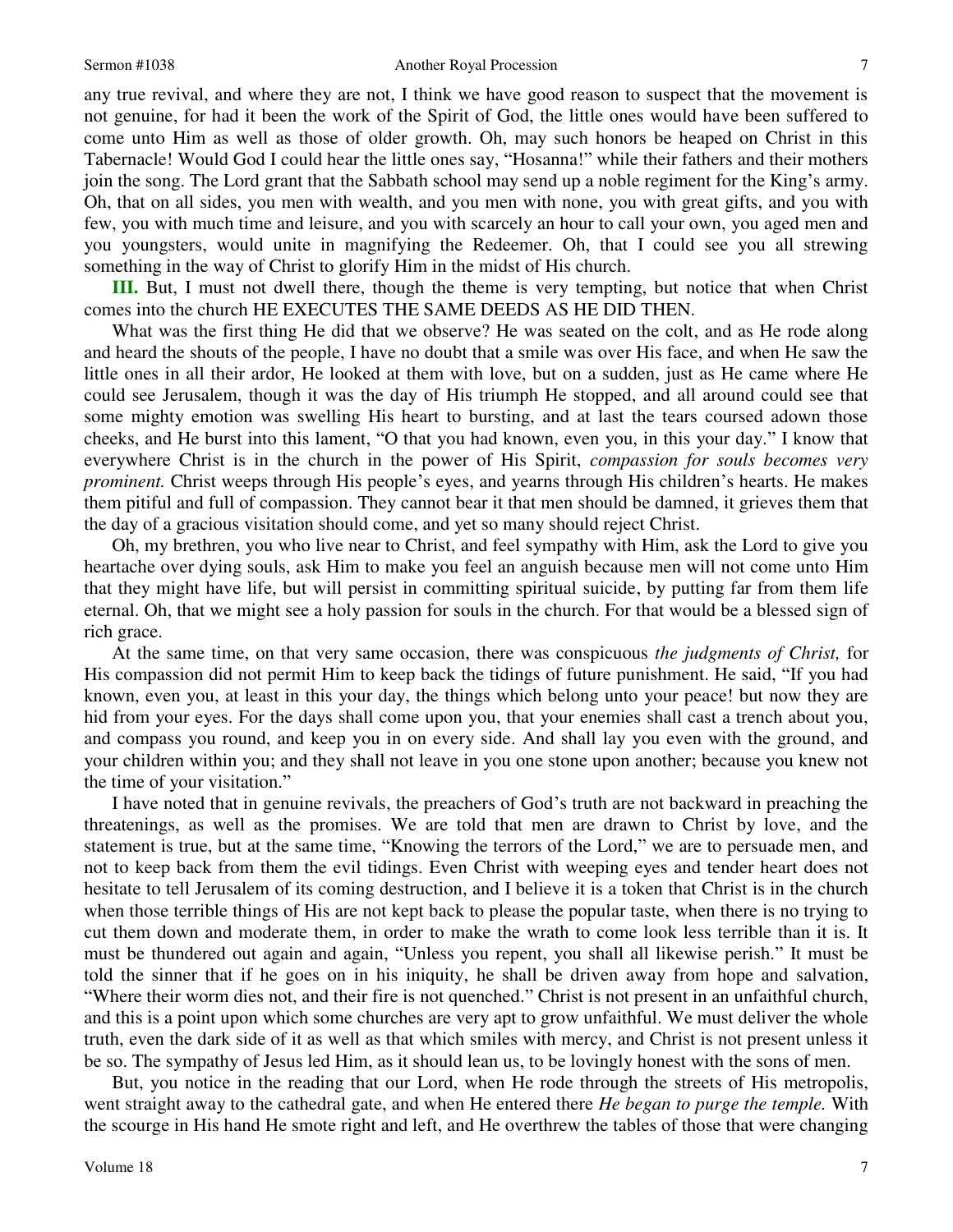the shekels, and He cast out the cages of doves that were stored there for merchandise. Even thus does Christ do. No church can remain long impure with Jesus in her midst, His presence brings reformation, things tolerated before become intolerable where He is. While a church is without the Spirit of God it will keep in its old way, it will plead precedent, it will endure grievous abuses, it will make excuses for this, and excuses for that, but let the Lord once come, and out the hawkers and hucksters must go, tables, money-bags, doves, and all. He will not have them in His house of prayer, bag and baggage they must go when He comes in, and He only in His truth and power must reign in the midst of His own church.

I do not believe we shall thoroughly purify any church by Acts of Parliament, nor by reformation associations, nor by agitation, nor by any merely human agency. No hand can grasp the scourge that can drive out the buyers and sellers, but that hand which once was fastened to the cross. Let the Lord do it and the work will be done, for it is not of man, nor shall man accomplish it.

Then, when Christ had purged the church, the next thing was *to heal the sick* who came to Him in the temple. The place which might not be a mart was allowed to be a hospital. So the glory days of Christ are always notable for the great cures that He works, the sons of men receive lasting benefits, and are relieved of grievous maladies. Eyes are opened, understandings are enlightened. Infirmities are removed, the lame walk. Wills are subdued, hearts are cleansed, and natures are changed. Where Jesus comes, salvation follows with all the train of blessings which it includes.

And, then, we find that that day *His foes were all confounded.* They came to meet Him with their questions, but He soon answered them, and what did they say, the one to the other? "Perceive you how we prevail nothing? behold, the world is gone after Him."

O Master, give us to see such times as these, our souls now long for them. Cause You our enemies to lament, and say, "We thought we had put down these old doctrines, but we have prevailed nothing, behold the multitude is moved by them." The devil thought in England years ago, that the Gospel light was put out, he had lulled the Church of England and Dissenters too into a deep sleep, and Arianism and all sorts of errors had spread all over the land, but the Lord touched the heart of Whitefield, and Wesley, and the godly ones, the Spirit of God came down, the multitude heard the Gospel gladly, and many an enemy of Christ as he stood at his window and saw the streets thronged to hear those men as they never had been thronged before, and heard the song borne on the distant breezes of the wide open spaces outside the towns and villages, said, "Why, after all, we have not put this thing down, though we fancied we had destroyed it." There is hope of this celestial tree, if it be cut down it will sprout again, at the scent of water it will bud. This child is not dead, but sleeps.

A certain vainglorious party of pretenders to intellect and culture tell us now that the old Puritanic faith is nearly extinct, they say there are only a few of us ignorant people who now hold the same truths as John Owen, John Bunyan, Goodwin, and Charnock, but all the elite of the world, those who have all the "sweetness and light" to themselves, the thinkers, the mental gentility have all been sensible enough to give their votes for something more suitable to the times. In the name of God, we shall show them the difference yet, and by His Spirit we will din their ears with the Gospel ram's horn till they and their Jericho come down in a common ruin.

The evangelical doctrine which shook Europe will shake it yet again, and England shall yet know that the selfsame truth, for which her martyrs died, and for which her Puritans fought on many a wellcontested field, shall the rationalism and ritualism of this land in pieces yet, and all else that stands in the way of the true Gospel of the living God. We are not afraid nor discouraged, but we cry mightily unto the King that we may once more lift up a shout because of His presence, for then human philosophy shall be ashamed, and old Rome shall know, and all the cubs of the beast of Rome shall know, that the Lord lives, and His invincible truth shall win the day.

**IV.** Now lastly, I said that even on the occasion when Christ came into Jerusalem, ALL WAS NOT GOLD THAT GLITTERED, and so we must not expect it to be in any revival of religion. They said, "Hosanna! Hosanna! Hosanna!" till the heavens rang again, but there was an undercurrent, there were Pharisees and men of other classes with them, grizzling and snarling, trying then and there to devise a